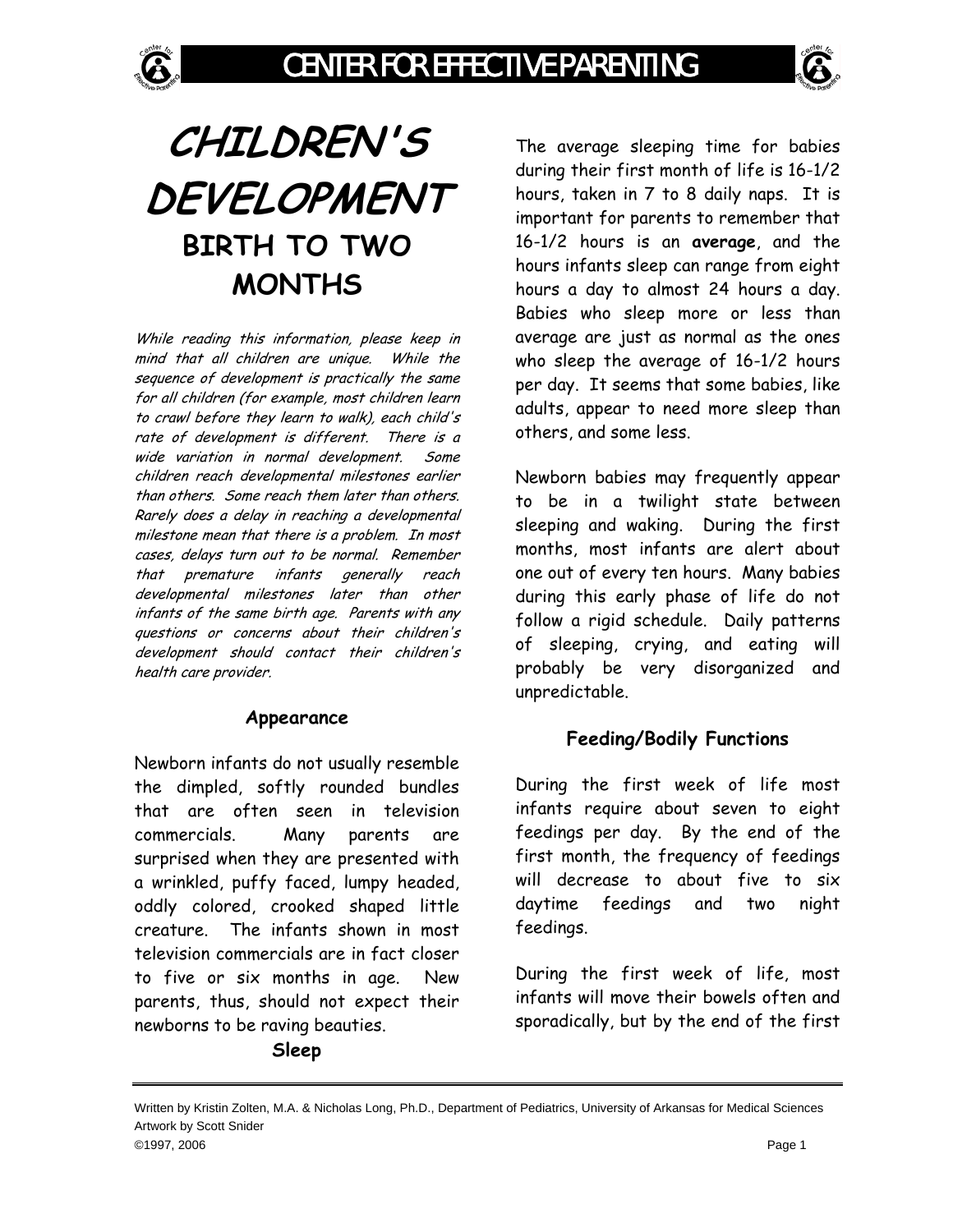month, bowel movements will occur about three to four times per day.

### **Senses**

At birth newborns are especially sensitive to the sights and sounds of other human beings. For most infants, their senses are working at birth, but not as completely and accurately as an adult's.

**\*Vision.** Vision is a very important sense in the developing infant. Intellectual development and learning begin with eye contact and visual tracking. At birth, infants have blurred vision, but by the end of the first month, they can see their parents' faces and distinct patterns. During the first month of life, infants learn to focus at a distance of 8-10 inches. At one month of age, infants are able to follow objects with their eyes, and by two months they will prefer to look at people rather than objects. At this time, infants are able to watch a person alertly and directly, and they will be able to follow a moving person with their eyes.

**\*Hearing.** The sense of hearing is fairly well developed in infants at birth. In fact, it is thought that infants are able to hear sounds in the womb up to four months before birth. Studies have shown that infants seem to prefer the sound of the human voice over any other sound, and that they prefer higher toned (usually female) voices. It is

important, therefore, for parents to talk to their newborns, even though they cannot understand, to stimulate hearing development. By the end of the first month, most infants will be able to respond physically to sounds in some way, such as by startling, crying, or quieting.

**\*Taste/Smell**. Newborns are probably as sensitive to taste stimulation as they will ever be at any time in their lives. Sense of smell is present at birth, too.

# **Highlights in Physical Development**

**\*Reflexes.** During the first week of life infants' whole bodies respond to sudden changes in the environment. At this time, infants' arm, leg, and hand movements will be primarily controlled by reflexes. As children grow older, these reflexes will begin to disappear. By two months of age most actions will be voluntary, not reflexive.

One such reflex that infants have at birth is the grasp reflex. During the first month of life, infants will grasp objects put into their hands when their fingers are pried open, but this reflex will begin to disappear after the first month, and grasp will later become voluntary.

**\*Head/Neck.** The development of head and neck strength is a continuous process. At birth, most infants are able to turn their heads from side to side

Written by Kristin Zolten, M.A. & Nicholas Long, Ph.D., Department of Pediatrics, University of Arkansas for Medical Sciences Artwork by Scott Snider ©1997, 2006 Page 2